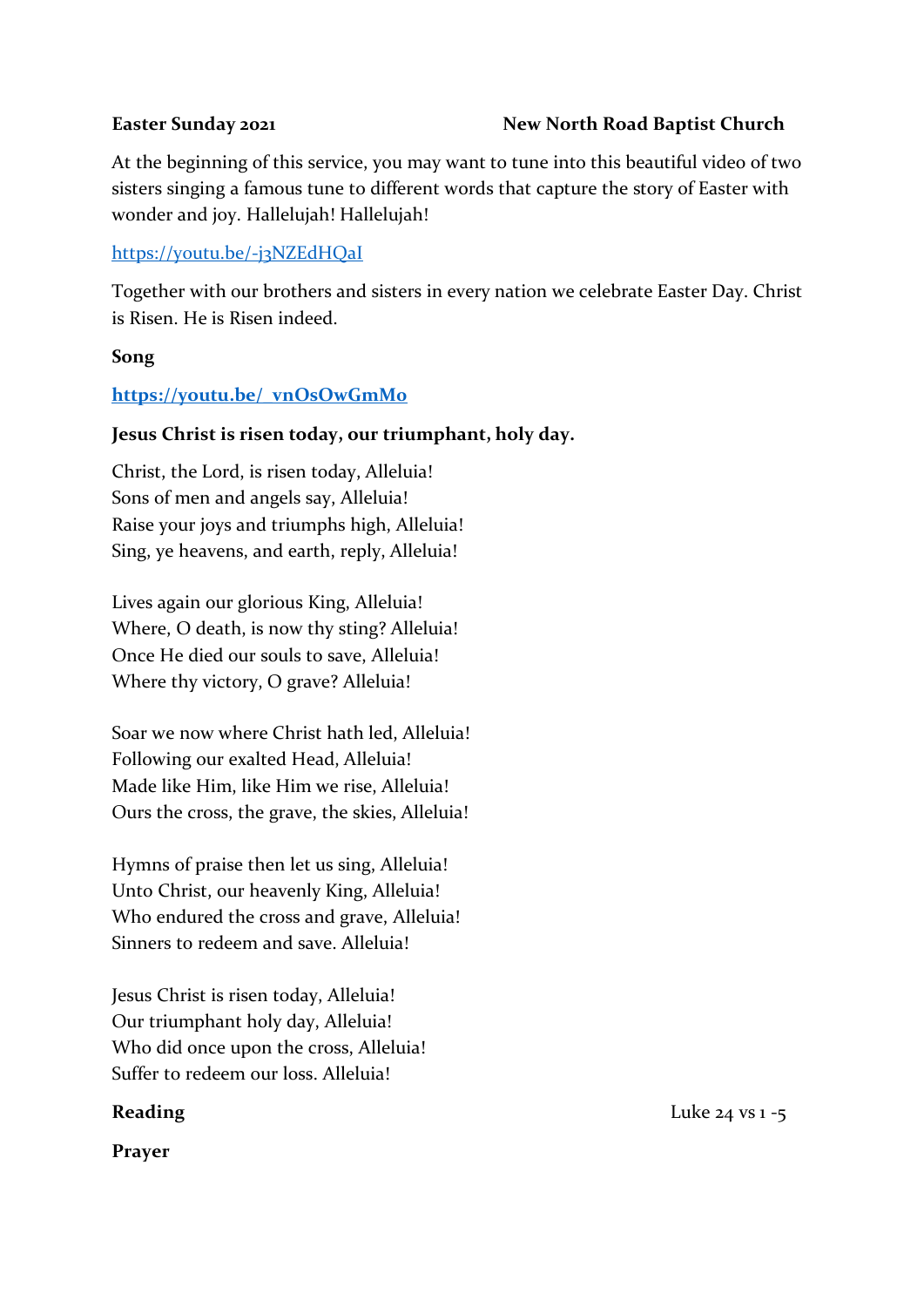You may want to take this opportunity to offer your own prayers of thanksgiving for Easter day.

**God of hope**, you surprised grieving women with angels who shared the good news. He is not here, he has risen.

Thank you that death was not the final word for you have raised Jesus Christ from death and overcome.

We celebrate with wonder and joy. Thank you for the cross. Thank you for the empty tomb.

As we celebrate your resurrection teach us again to live with an attitude of hope and expectancy confident that there is nothing in all creation that can separate us from your love.

Through Jesus Christ our Lord. **Amen.**

# **Song** See what a morning **https://youtu.be/2QqroI7WF6c**

See what a morning, gloriously bright With the dawning of hope in Jerusalem; Folded the graveclothes Tomb filled with light, As the angels announce Christ is risen! See God's salvation plan, wrought in love, Borne in pain, paid in sacrifice, Fulfilled in Christ, the Man, for He lives, Christ is risen from the dead!

See Mary weeping: 'Where is He laid? As in sorrow she turns from the empty tomb; Hears a voice speaking, calling her name: It's the Master, the Lord raised to life again! The voice that spans the years, Speaking life, stirring hope, Bringing peace to us, Will sound till He appears, For He lives, Christ is risen from the dead!

One with the Father, Ancient of Days, Through the Spirit Who clothes faith with certainty,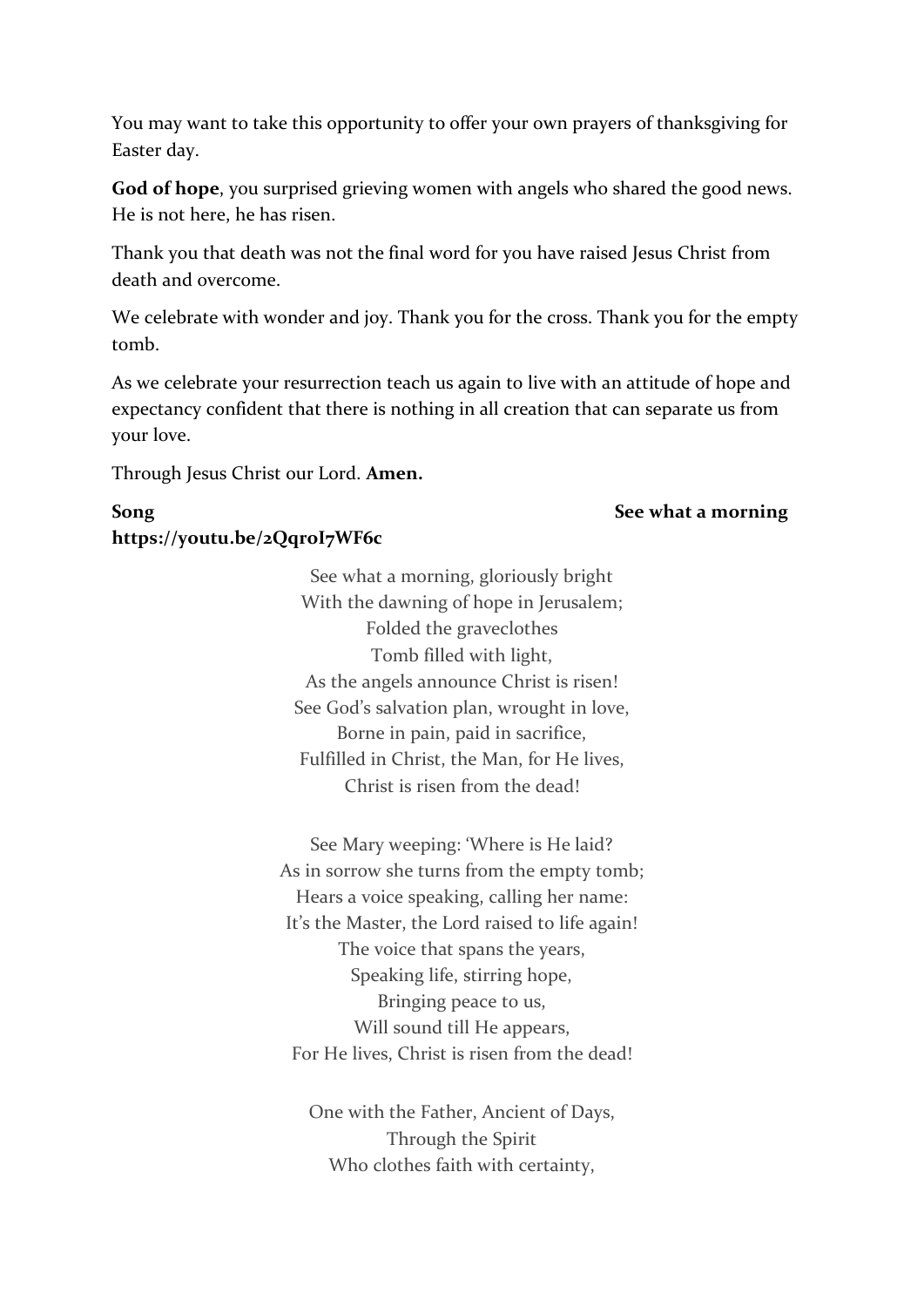Honour and blessing, glory and praise To the King crowned With power and authority! And we are raised with Him, Death is dead, love has won Christ has conquered; And we shall reign with Him, For He lives, Christ is risen from the dead!

# **Reading.** John 20 vs 1-18

# **Song https://youtu.be/6FouNdeqH0o**

# **Led like a lamb to the slaughter.**

Led like a lamb to the slaughter In silence and shame, There on Your back You carried a world Of violence and pain. Bleeding, dying, bleeding, dying.

*You're alive, You're alive, You have risen, Alleluia! And the power and the glory is given, Alleluia, Jesus, to You.*

At break of dawn, poor Mary, Still weeping she came, When through her grief she heard Your voice Now speaking her name. Mary, Master, Mary, Master!

At the right hand of the Father Now seated on high You have begun Your eternal reign Of justice and joy. Glory, glory, glory, glory.

### **Message**

Over the last year we have all experienced remarkable changes in our nation because of the global pandemic. It's not surprising if some of us experience a sense of dislocation and disorientation because so much that was familiar has been denied us and many of these changes have been quite sudden, unexpected and unwelcome.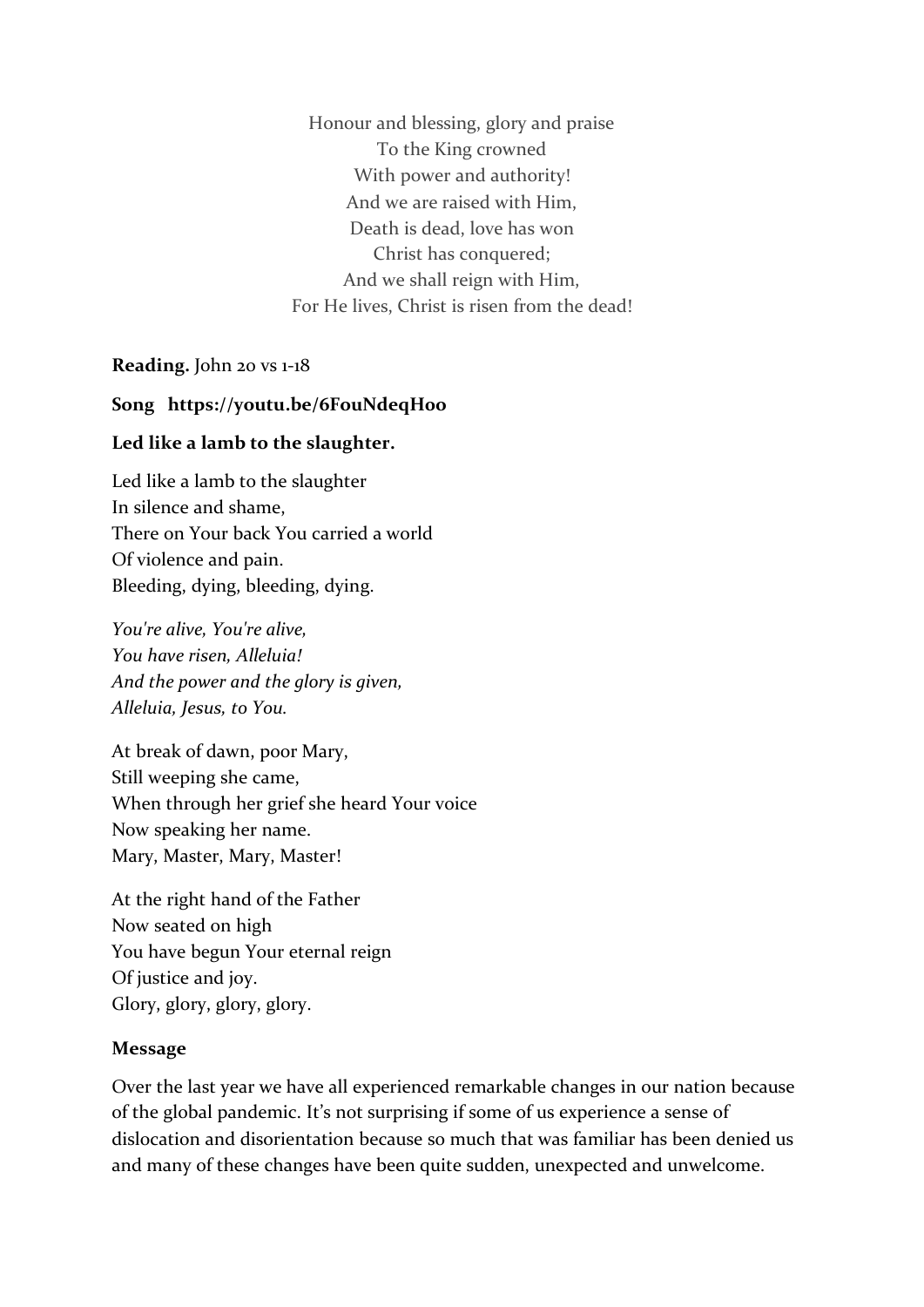Another word for this is trauma. We have shared in the same trauma and it's worth recognising this because the trauma is something we have experienced individually, as families and as a society and trauma leaves us shaken and it's worth remembering this.

There's a real danger that we will give way the urge to return to normal and but it all behind us but it may be that simple for if we try and deny what has happened to us, we may be storing up trouble for the future. This isn't just a practical thing although we all hope the authorities will be much better prepared for the next pandemic. It is an emotional and spiritual thing to and this means we need to make time to grieve what has been lost and lament the cost. If we do this, we can begin to do what some people have described as 'building back better.

When Jesus met two disciples walking the Emmaus road on Easter Sunday, they didn't recognise him but full of grief and confusion as they were Jesus listened to them, inviting them to share all that had happened in Jerusalem and only then did he begin to remind them of all the prophets had promised. He recognised their trauma and didn't hurry them, waiting until that moment when he broke bread to surprise them with his presence and the discovery that he was alive.

I wonder if some of the disciples wondered if they could return to normal after that but of course there was no way back. They faced a new way of living with Jesus in which he lived in their hearts through faith. It was no less real but it was different.

Many of us familiar with grief so we can imagine what Mary felt when she stood outside the tomb weeping and wondering where the body of Jesus was. She didn't recognise who she saw at first. Supposing him to be the gardener she asked where have you laid him? When he replied 'Mary' she knew at once who he was, there was no mistaking his familiar voice. 'Rabbi!'

And yet this happy reunion is not Hollywood movie. Of course, she wanted to fling her arms round him but he refused telling her 'Do not cling to me because I am going to the Father but tell my brothers I am ascending to my Father and your Father, to my God and your God.'

The disciples discovered there was no return to normal, nothing would ever be the same again.

Jesus goes before us to enter the presence of God for he has opened the way to a new relationship with God for us. The disciples had to learn a new way of being with Jesus, living not be the familiar sight and sound of him but by faith, inspired and enabled by the gift of his presence in the Holy Spirit.

It's well expressed in the words of a hymn by Brian Wren.

'Christ is alive, no longer bound to distant years in Palestine, but healing, saving here and now, he touches every place and time.'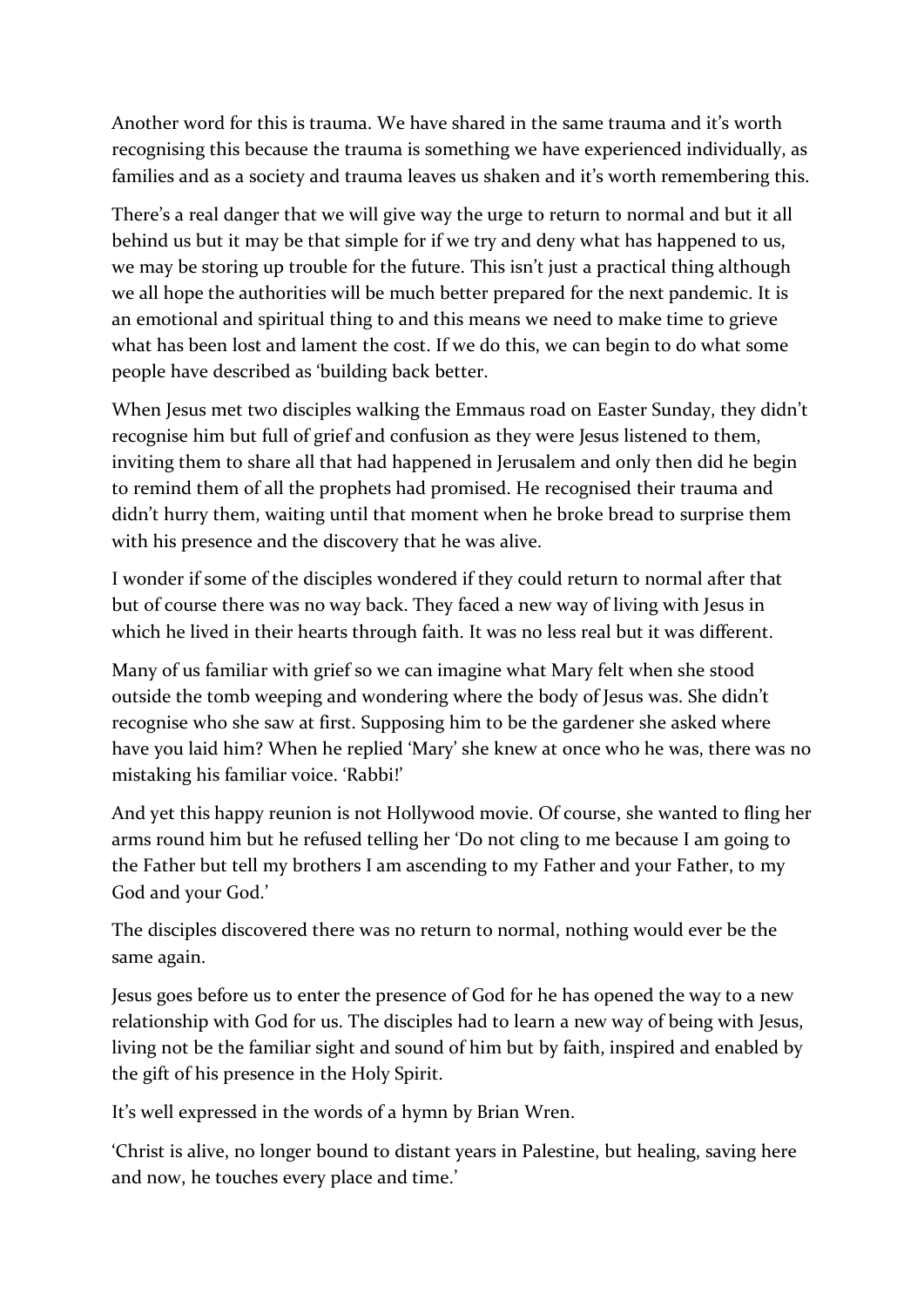In every nation, in every culture, in every language, in every family the gospel of Jesus Christ can find expression as people discover the transforming power of the resurrection. As Paul says in Ephesians 1 vs 19 and 20, it is the same power at work in us that raised Jesus Christ from death. That's amazing and it makes me smile!

I also want to recall the words of Desmond Tutu at this time because they capture so well what the resurrection of Jesus is about. Celebrating Easter isn't a denial of the cross, of the grief or tears, the sorrow and the anguish but a celebration that through Jesus Christ we overcome as he has overcome death itself.

'Goodness is stronger than evil, life is stronger than death, light is stronger than darkness, love is stronger than hate, victory is ours, victory is ours, through him who loved us'

This is good news. It's worth celebrating. Christ our life, has overcome and through him we overcome not because of our own strength but because he is the way, the truth and the life.

As we emerge from our own death and resurrection experience with coronavirus let us seek to be conformed to the image of Christ in all that we become as individuals and a community of Faith that all who meet us discover the transforming power that raised Jesus Christ from death. Let us find in him the courage to overcome for in Christ we have hope that will never disappoint us.

As we do this, we cannot altogether know what our 'new normal' will be like anymore than the disciples knew what following Jesus would be like as they learned to walk by Faith. What we can do is choose to live in our 'new normal' with a willingness for the transforming love of Jesus to spill over so that the 'new normal' is different from what has gone before in positive ways that reflect the kingdom of God.

Amen.

**Song**

# **<https://youtu.be/-LwBqG7uXbY>**

# **Because he lives**

He lives, he lives Christ Jesus lives today, he walks with me and talks with me along life's narrow way. You ask me how I know he lives; he lives within my heart.

# **Prayers of intercession**

This is an opportunity to name in God's presence the people and places for who you are concerned. As you have probably been watching the news you will be aware of much of what is happening but I especially commend to your prayers for the nation of Iran and for Christians in Iran many of whom will be celebrating Easter in secret. For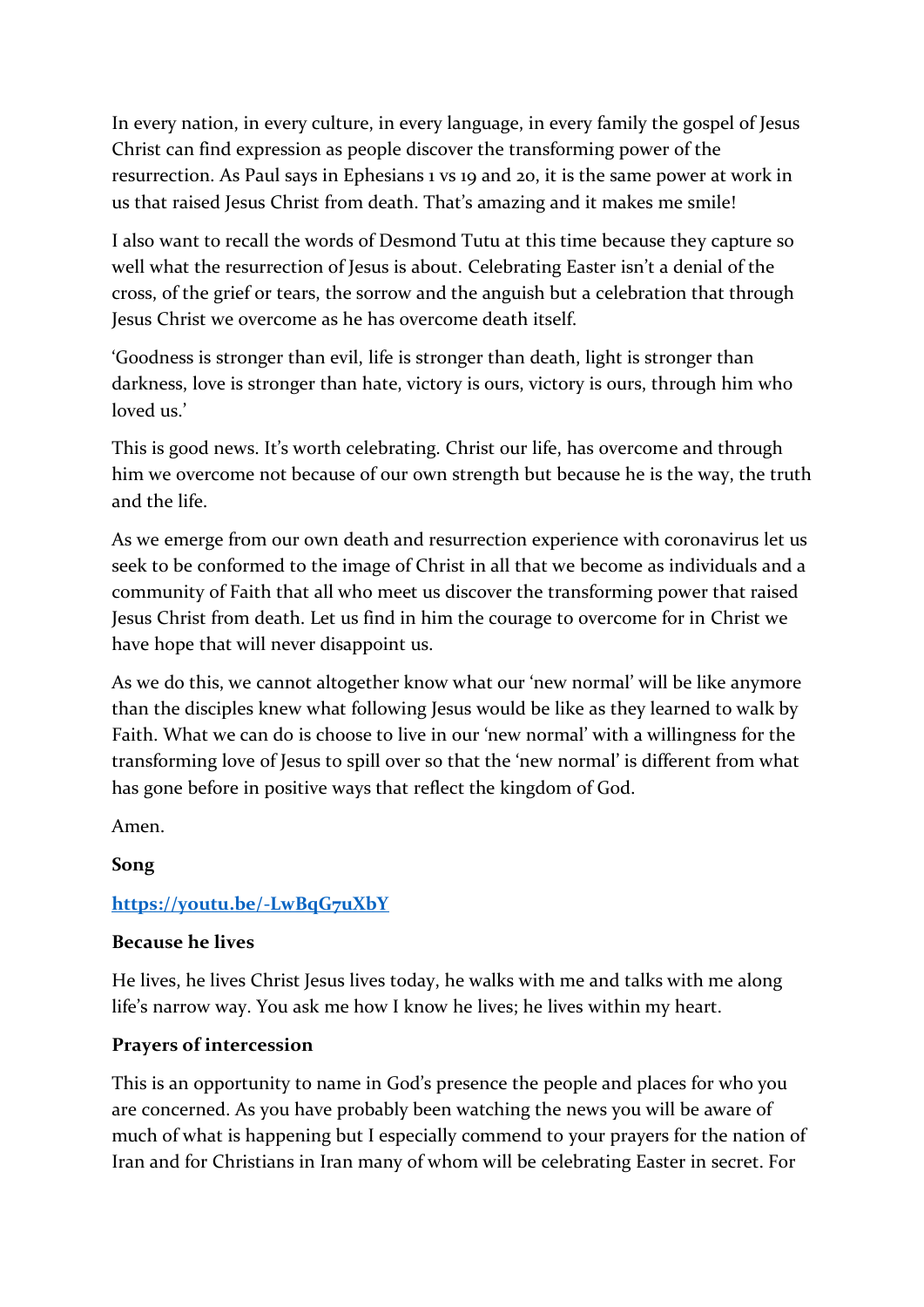some of our Iranian brothers and sisters at New North road this is their first Easter as Christians.

Please pray that the proposals from the Home Office concerning asylum will focus on targeting people-traffickers and not victims of persecution who flee in danger of their lives.

Continue to give thanks for the new vaccines and pray for a just and equitable distribution of the vaccines, that people's fears about this will be overcome and that the poorest nations will not be excluded.

Please pray for your families, friends and neighbours.

You may also want to share in this prayer

**God our Father,** in these strange days we are living through, thank you for everyone who is on the frontline. Give wisdom to all who govern us and make decisions on our behalf. We thank you that the tide is turning and that is being overcome. Through Jesus Christ our Lord. Amen.

You may want to conclude with the words of the Lord's prayer.

# **Song to reflect**

If you have access to the internet you may want to listen to this song on You Tube.

# **I know that my redeemer lives- Nicole C Mullen, A cappella version.**

# **<https://youtu.be/fktj1yOQ2nQ>**

# **Final song Thine be the Glory**

*I hope you will be familiar with this hymn and be able to share it together.* 

Thine is the glory, Risen, conquering Son; Endless is the victory, Thou o'er death hast won; Angels in bright raiment Rolled the stone away, Kept the folded grave clothes Where Thy body lay. Thine is the glory, Risen conquering Son, Endless is the victory, Thou o'er death hast won.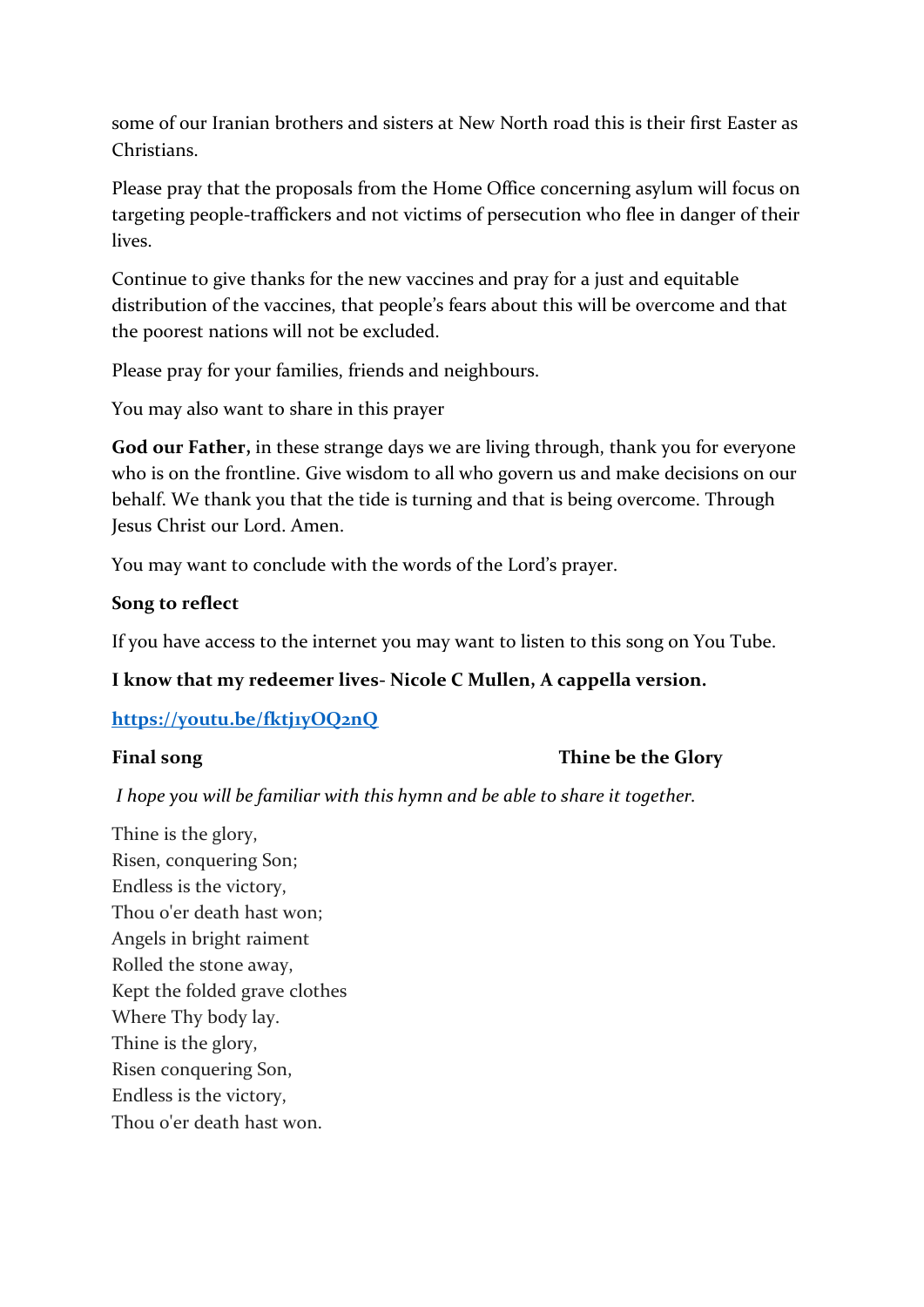Lo! Jesus meets us, Risen from the tomb; Lovingly He greets us, Scatters fear and gloom; Let the church with gladness, Hymns of triumph sing; For her Lord now liveth, Death hath lost its sting. Thine is the glory, Risen conquering Son, Endless is the victory, Thou o'er death hast won

No more we doubt Thee, Glorious Prince of life; Life is naught without Thee; Aid us in our strife; Make us more than conquerors, Through Thy deathless love: Bring us safe through Jordan To Thy home above. Thine is the glory, Risen conquering Son, Endless is the victory, Thou o'er death hast won.

### **Blessing**

### God of Grace

When the earth was sleeping, the tomb was opened and the women found it empty.

They were surprised by your presence in a new and unexpected way.

Go on surprising us with your Grace that we may live in the hope of your resurrection.

And may God's blessing, Father, Son and Holy Spirit remain and abide with you.

Amen.